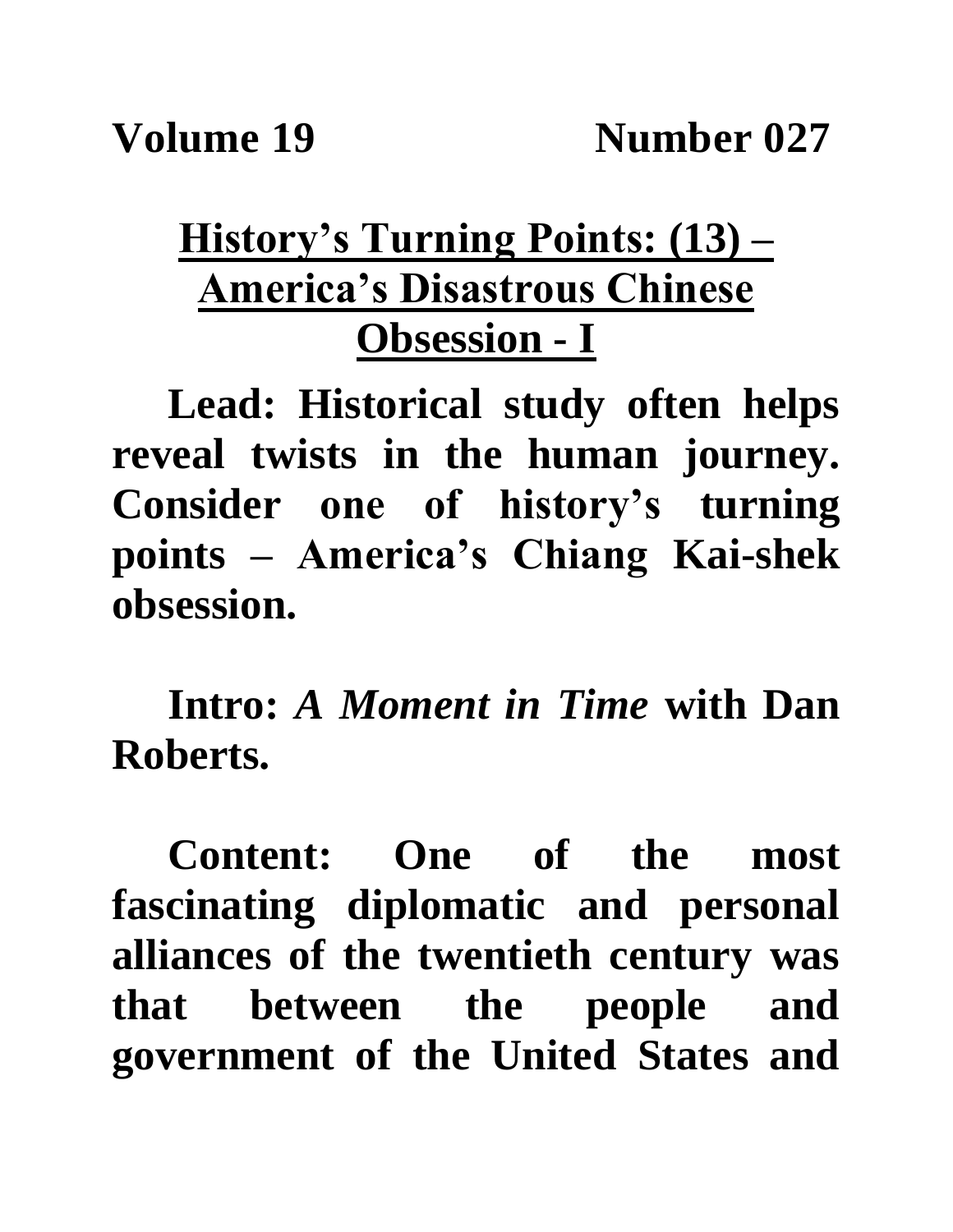**Chinese strongman Generalissimo Chiang Kai-shek and his fourth wife Soong May-ling.** 

**Chiang was born in the late 1880s into an upper-middle-class family in Zhejiang province, received military training in both China and Japan, and became attracted to and fought with the revolutionary movement led by Sun Yat-sen which overthrew the Qing dynasty in the 1911 Revolution and established a republic. With Sun he was one of the founders of the Kuomingtang, the nationalist political party, but also had a long-term association with the Green Gang, a criminal syndicate based in Shanghai. He was suspected of many felonious activities by Shanghai authorities but**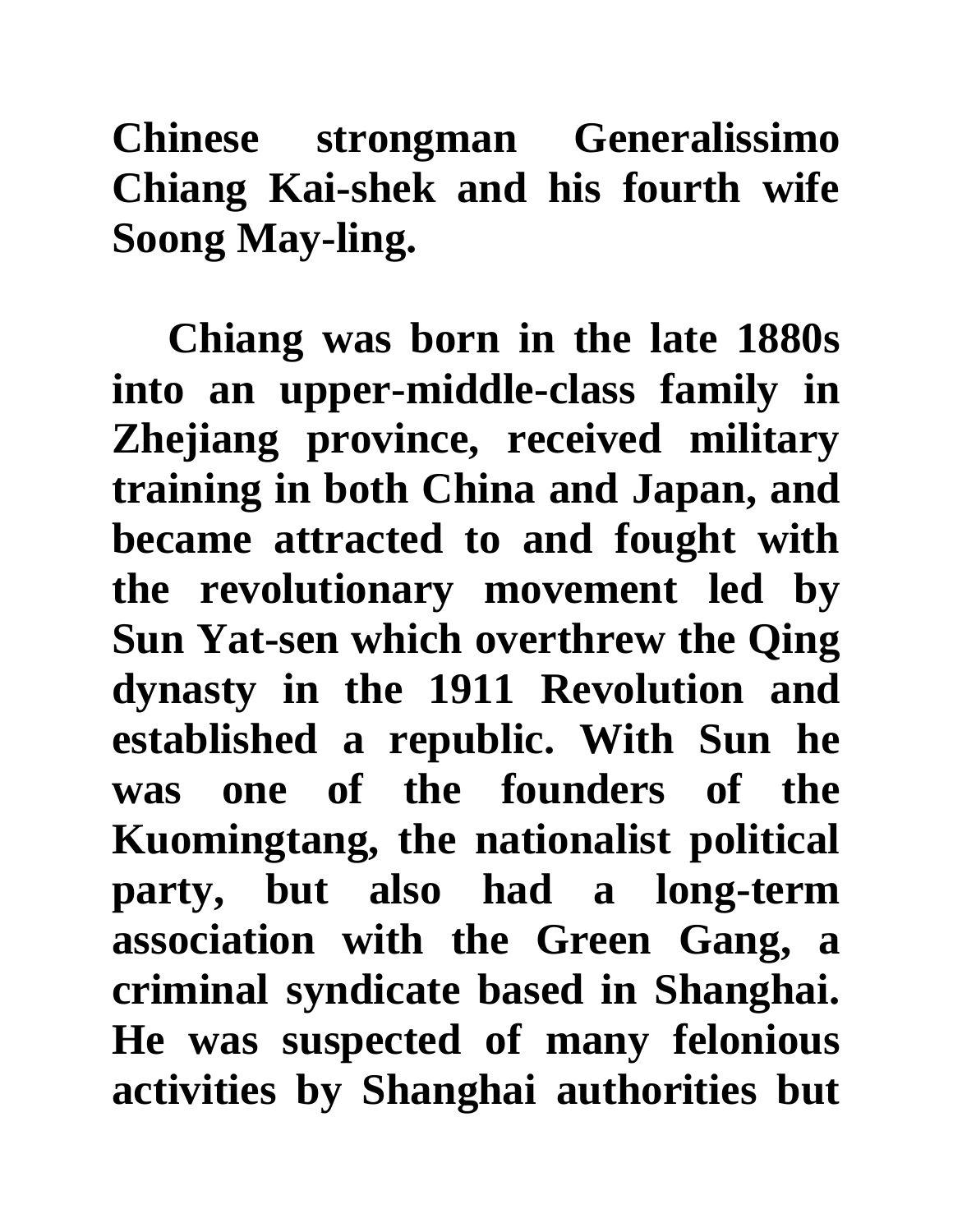**was never convicted. An aura of corruption surrounded Chiang throughout his life and he was not averse to using his alliance with various warlords and the underworld in his climb to and maintenance of power.**

**After Sun Yat-sen's death in 1925, Chiang aspired to become the leader's successor and 1927 made a fortuitous political match. He married Soong May-ling, the youngest sister of Sun's widow, after a multi-year courtship. Originally rejected as a suitor because of his lower social status, the family was convinced of his suitability because of his growing political power and his supposed "conversion" to**